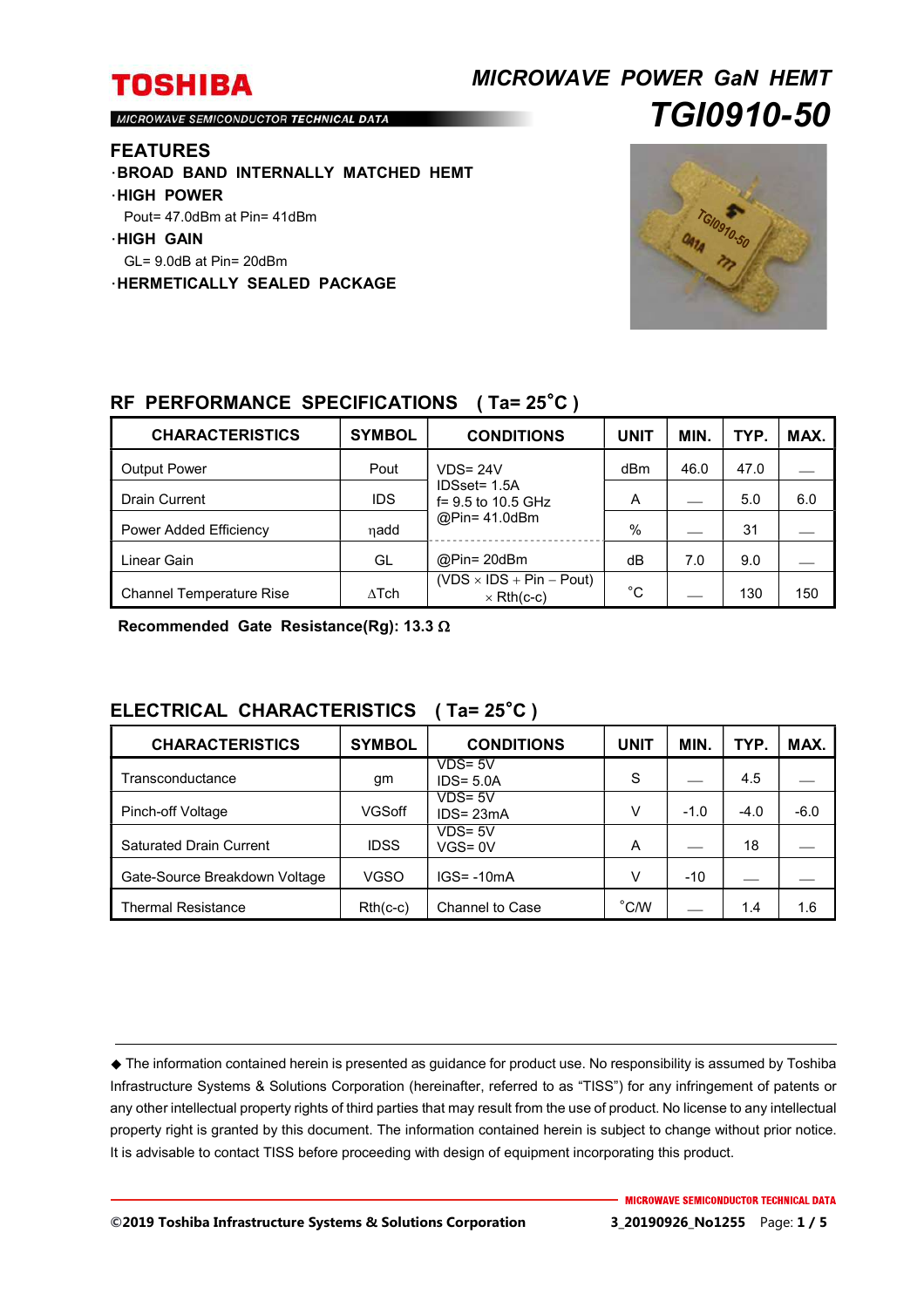# MICROWAVE SEMICONDUCTOR TECHNICAL DATA

| ABSOLUTE MAXIMUM RATINGS (Ta=25°C) |  |  |  |
|------------------------------------|--|--|--|
|                                    |  |  |  |

| <b>CHARACTERISTICS</b>             | <b>SYMBOL</b> | <b>UNIT</b> | <b>RATING</b>   |
|------------------------------------|---------------|-------------|-----------------|
| Drain-Source Voltage               | <b>VDS</b>    | v           | 50              |
| Gate-Source Voltage                | <b>VGS</b>    | v           | $-10$           |
| <b>Drain Current</b>               | <b>IDS</b>    | A           | 15.0            |
| Total Power Dissipation (Tc= 25°C) | PT            | w           | 140             |
| <b>Channel Temperature</b>         | Tch           | °С          | 250             |
| Storage Temperature                | Tstg          | °C          | $-65$ to $+175$ |

### **PACKAGE OUTLINE ( 7-AA04A )**



#### **HANDLING PRECAUTIONS FOR PACKAGE MODEL**

Soldering iron should be grounded and the operating time should not exceed 10 seconds at 260°C or 3 seconds at 350°C.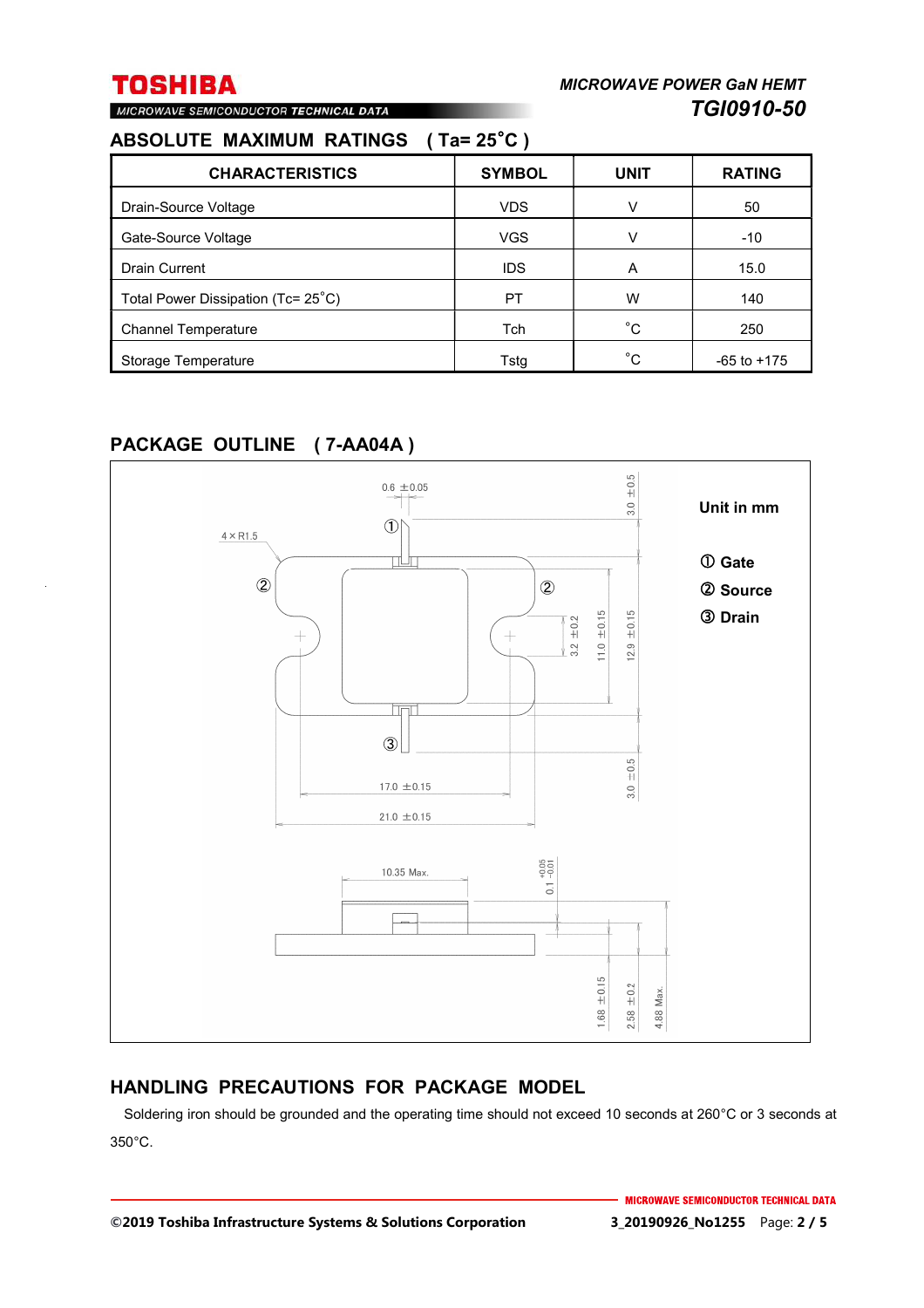*MICROWAVE POWER GaN HEMT TGI0910-50* 

MICROWAVE SEMICONDUCTOR TECHNICAL DATA **TYPICAL RF PERFORMANCE** 

#### ・**Pout , Gain , PAE , IDS vs. Pin**

VDS= 24 V, IDSset= 1.5 A, f= 9.5, 10.0, 10.5 GHz, Ta= +25 ℃

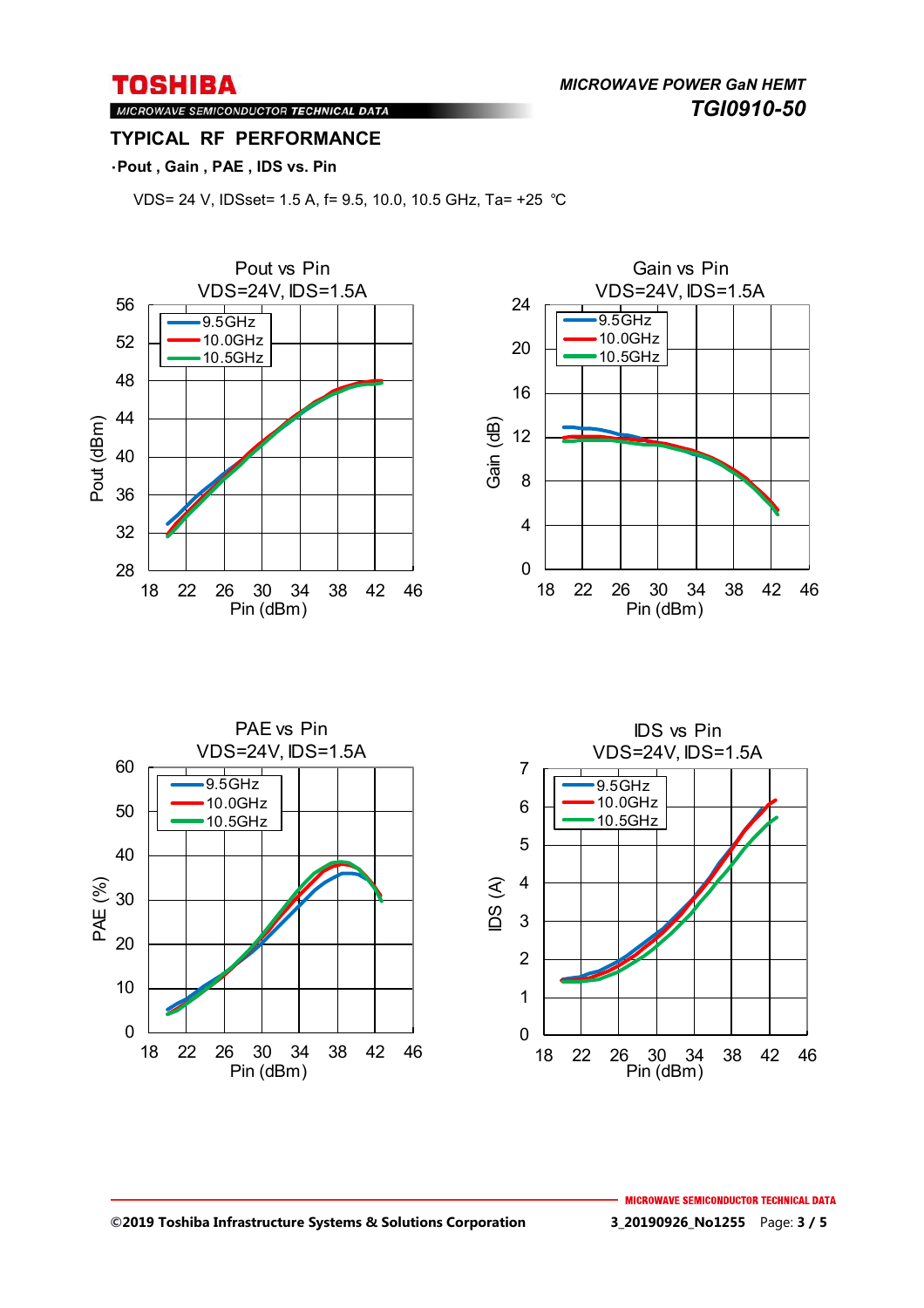$M<sub>1</sub>$ ROWAVE SEMICONDUCTOR TECHNICAL DATA

#### ・**S-Parameters**

VDS= 24 V, IDSset= 1.5 A, f= 8.0 to 12.0 GHz, Ta= +25 ℃